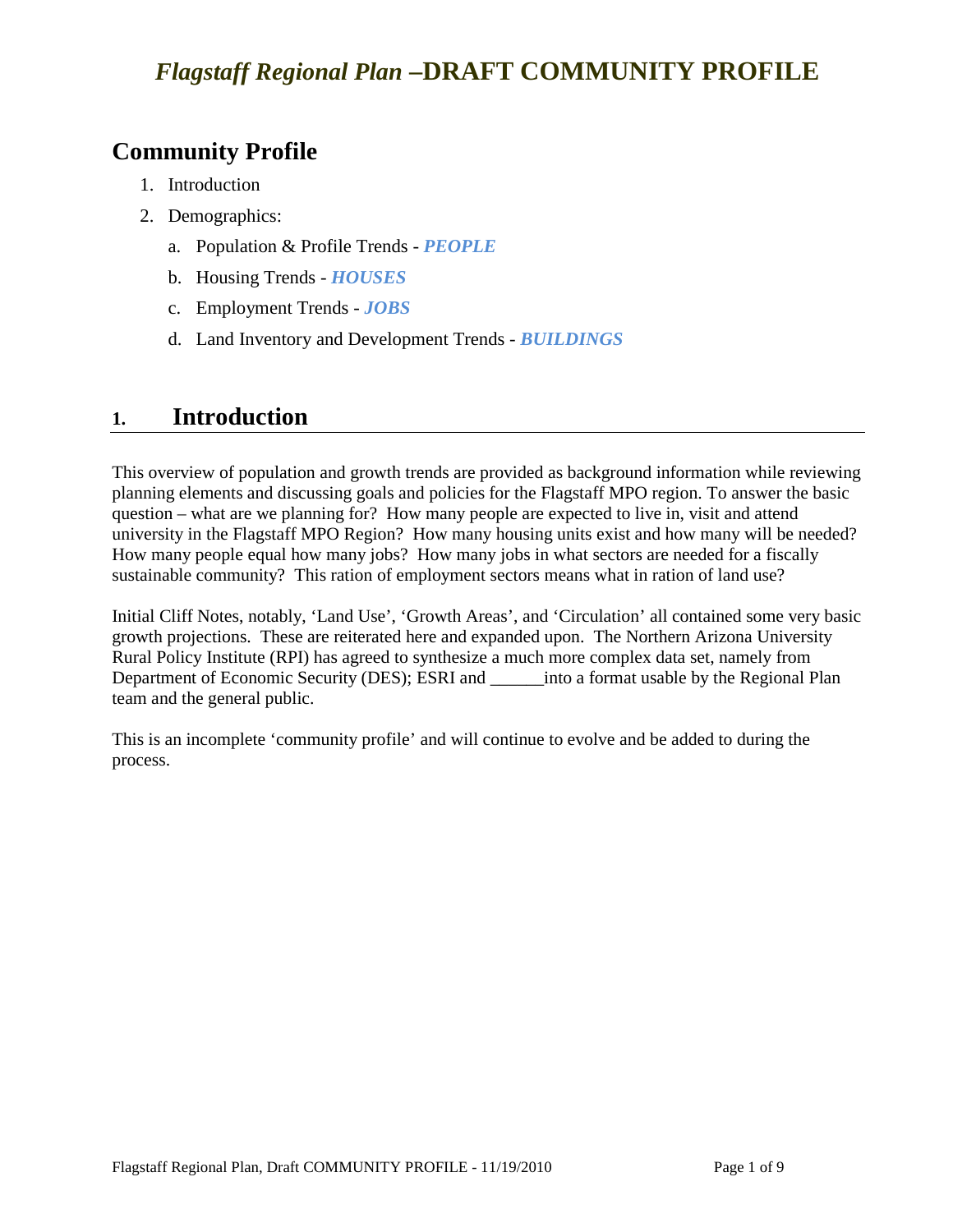### **2. Demographics**

#### **a. Population & Profile Trends –** *PEOPLE*

*Source: DES, Census.gov and ESRI, AZ Board of Regents, Flagstaff CVB*

Population is THE driver for many aspects of a community. Sheer numbers DEMAND for housing, jobs and public and private services which in turn drive the amount of land and other resources consumed or preserved. Characteristics of the population such as age will influence the TYPE of services needed. Younger populations require more schools; older populations more medical services. Education can influence employment. Some communities react to trends in population and its characteristics. Others attempt to influence them through a supplyside approach to attract certain demographic niches.

| <b>POPULATION</b> | <b>City of Flagstaff</b> | Coconino Co. w/ in<br><b>FMPO</b> | <b>FMPO</b> Total |
|-------------------|--------------------------|-----------------------------------|-------------------|
| 2000              | 52,894                   | 14.709                            | 67,603            |
| 2010              | 66,879                   | 17.888                            | 84,766            |
| 2020              | 76.199                   | 26,033                            | 102.232           |
| 2030              | 83,746                   | 28,607                            | 112,353           |
| 2050              | 96.418                   | 32.929                            | 129,347           |

| <b>NAU Population</b> | <b>Total enrollment</b> | <b>NAU Flagstaff</b><br>campus population | % of City<br>population |
|-----------------------|-------------------------|-------------------------------------------|-------------------------|
| 2000                  | 19,964                  | 14.495                                    | 21%                     |
| 2010                  | 25,204                  | 17.529                                    | 26%                     |
| 2020                  | 37,460                  | 25,000                                    | 33%                     |
| 2030                  |                         |                                           |                         |
| 2050                  |                         |                                           |                         |

*The Board of Regents has indicated that they want Flagstaff campus enrollment to be 25,000 in the year 2020.*

| <b>Visitor Population</b> | <b>City of Flagstaff</b> | <b>Northern Arizona Region</b> |
|---------------------------|--------------------------|--------------------------------|
| 2000                      | 2.421.331                | 6,106,328                      |
| 2010                      | 2,593,100                | 6,539,509                      |
| 2020                      | 2,777,053                | 7,193,460                      |
| 2030                      | 2.974.057                | 7.912.806                      |
| 2050                      | 3.410.981                | 9.574.496                      |

*\*\* Source: 2008 Survey, Arizona Hospitality Research and Resource Center*

POPULATION OF Flagstaff, AZ Urbanized Area: In 2008, Flagstaff, AZ Urbanized Area had a total population of 68,000 - 34,000 (51 percent) females and 33,000 (49 percent) males. The median age was 30 years. Twenty-one percent of the population was under 18 years and 7 percent was 65 years and older.





Source: American Community Survey, 2008

Flagstaff Regional Plan, Draft COMMUNITY PROFILE - 11/19/2010 Page 2 of 9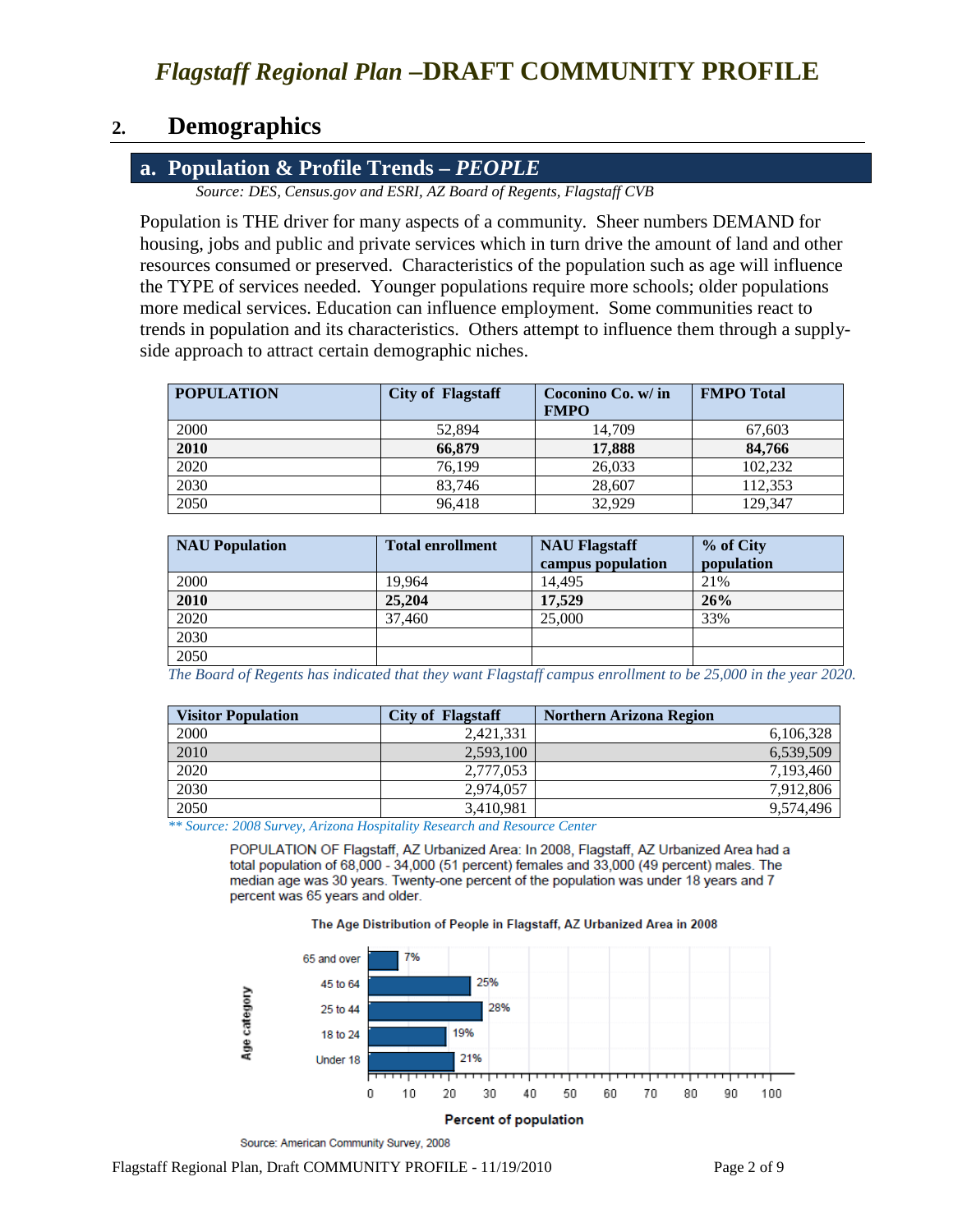The chart below shows gross density slowly increasing over the next 40 years. Net residential density – land committed solely to residential areas and subtracting out roads, open space and other uses - is higher. Planning and regulation can influence the market to achieve higher or lower densities. Changes in density patterns will influence the sub-area demand for services and the efficiency with which they are used or delivered. Higher



densities are easier to serve with transit and use less water, for instance. Lower densities might be viewed as having "built-in" open space. The table below compares to City population projections to estimated water supply. Demand exceeds supply shortly after 2020. How can we influence supply, demand or both?



Flagstaff Regional Plan, Draft COMMUNITY PROFILE - 11/19/2010 Page 3 of 9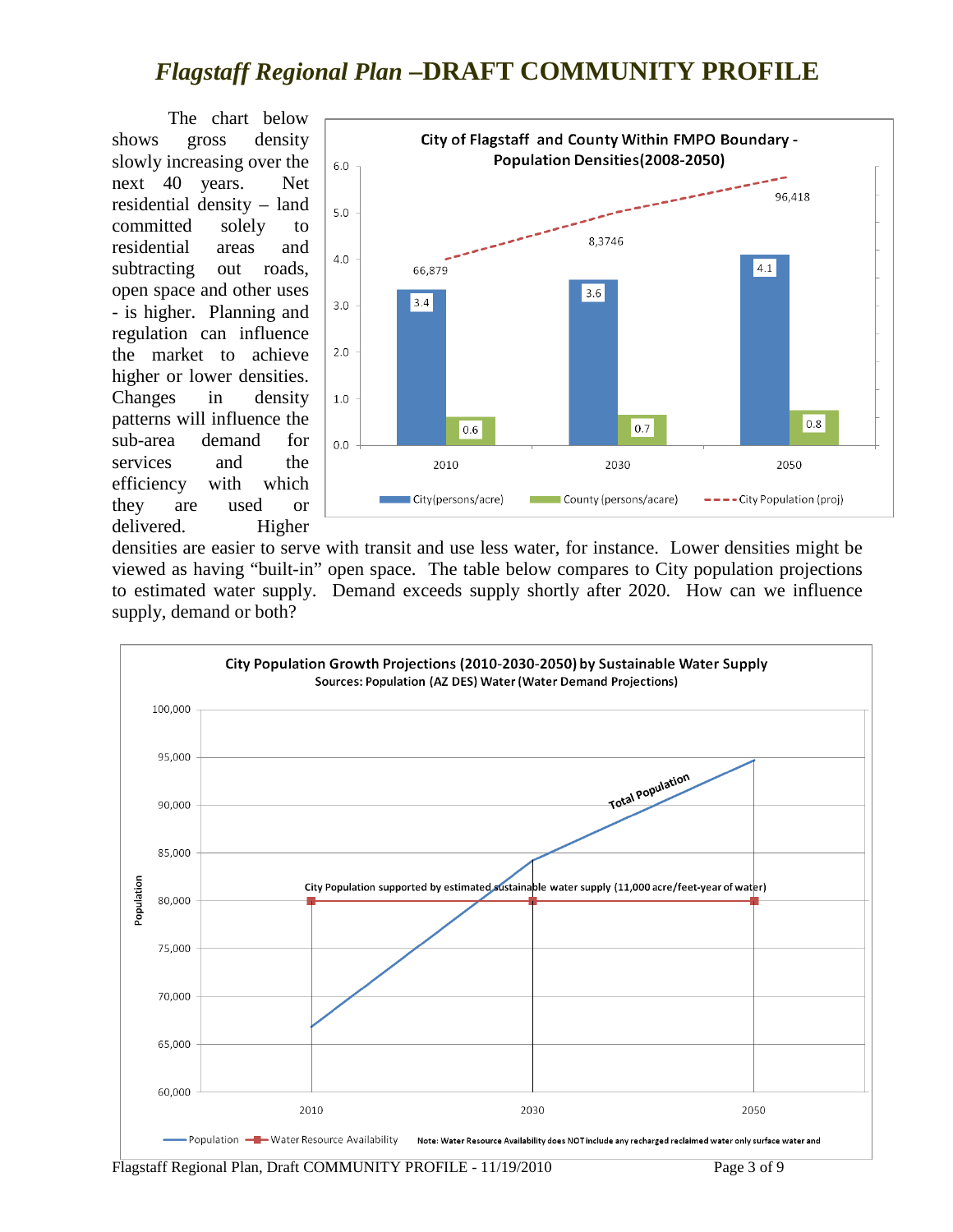| Name                      | <b>NOLT</b><br>POPUL<br>2000<br>2491<br>1436 | F<br>$\bullet$<br>2000 POPULATION<br>837<br>231 | 55<br>z<br><b>ATIO</b><br>ā<br>௨<br>2000<br>178<br>39 | <b>UNITS</b><br><b>HOUSING</b><br>2000<br>814<br>552 | VACANT<br>2000 HU<br>33<br>25 | OCCUPIED<br><b>OWNER</b><br>긒<br>2000<br>502<br>61 | OCCUPIED<br>RENTER<br>긒<br>2000<br>279<br>466 | <b>NOILY</b><br>ᆳ<br><b>PO</b><br>2008<br>2448<br>2186 | UNITS<br>2008 HOUSING<br>828<br>869 | OCCUPIED<br><b>OWNER</b><br>2008 HU<br>514<br>102 | OCCUPIED<br><b>RENTER</b><br>로<br>2008<br>267<br>715 | <b>CANT</b><br>Š<br>긒<br>2008<br>47<br>52 | <b>NOITA</b><br>틼<br><u>5</u><br>$\omega$<br>201<br>2482<br>2552 | <b>UNITS</b><br><b>HOUSING</b><br>2013<br>851<br>1032 | OCCUPIED<br><b>OWNER</b><br>긒<br>m<br>201<br>509<br>111 | OCCUPIED<br>RENTER<br>긒<br>2013<br>289<br>851 | VACANT<br>2013 HU<br>53<br>70 | (ACRES)<br><b>AREA</b><br>274.4<br>329.9 | acre<br>Û<br>Q<br>unit<br>(dwelling<br>nsity<br>Δ<br>9<br>8 |
|---------------------------|----------------------------------------------|-------------------------------------------------|-------------------------------------------------------|------------------------------------------------------|-------------------------------|----------------------------------------------------|-----------------------------------------------|--------------------------------------------------------|-------------------------------------|---------------------------------------------------|------------------------------------------------------|-------------------------------------------|------------------------------------------------------------------|-------------------------------------------------------|---------------------------------------------------------|-----------------------------------------------|-------------------------------|------------------------------------------|-------------------------------------------------------------|
| Pine Knoll<br>Plaza Vieja | 846                                          | 168                                             | 42                                                    | 410                                                  | 26                            | 30                                                 | 354                                           | 837                                                    | 422                                 | 32                                                | 348                                                  | 42                                        | 836                                                              | 427                                                   | 30                                                      | 351                                           | 46                            | 58.5                                     | 14                                                          |
| Southside                 | 1417                                         | 216                                             | 93                                                    | 646                                                  | 47                            | 128                                                | 471                                           | 1260                                                   | 633                                 | 124                                               | 415                                                  | 94                                        | 1221                                                             | 636                                                   | 115                                                     | 411                                           | 110                           | 335.6                                    | $\overline{4}$                                              |
| Sunnyside                 | 5469                                         | 1872                                            | 249                                                   | 1949                                                 | 104                           | 484                                                | 1361                                          | 5593                                                   | 2049                                | 529                                               | 1368                                                 | 152                                       | 5798                                                             | 2151                                                  | 518                                                     | 1459                                          | 174                           | 786.8                                    |                                                             |

#### **Historic Neighborhood Demographics**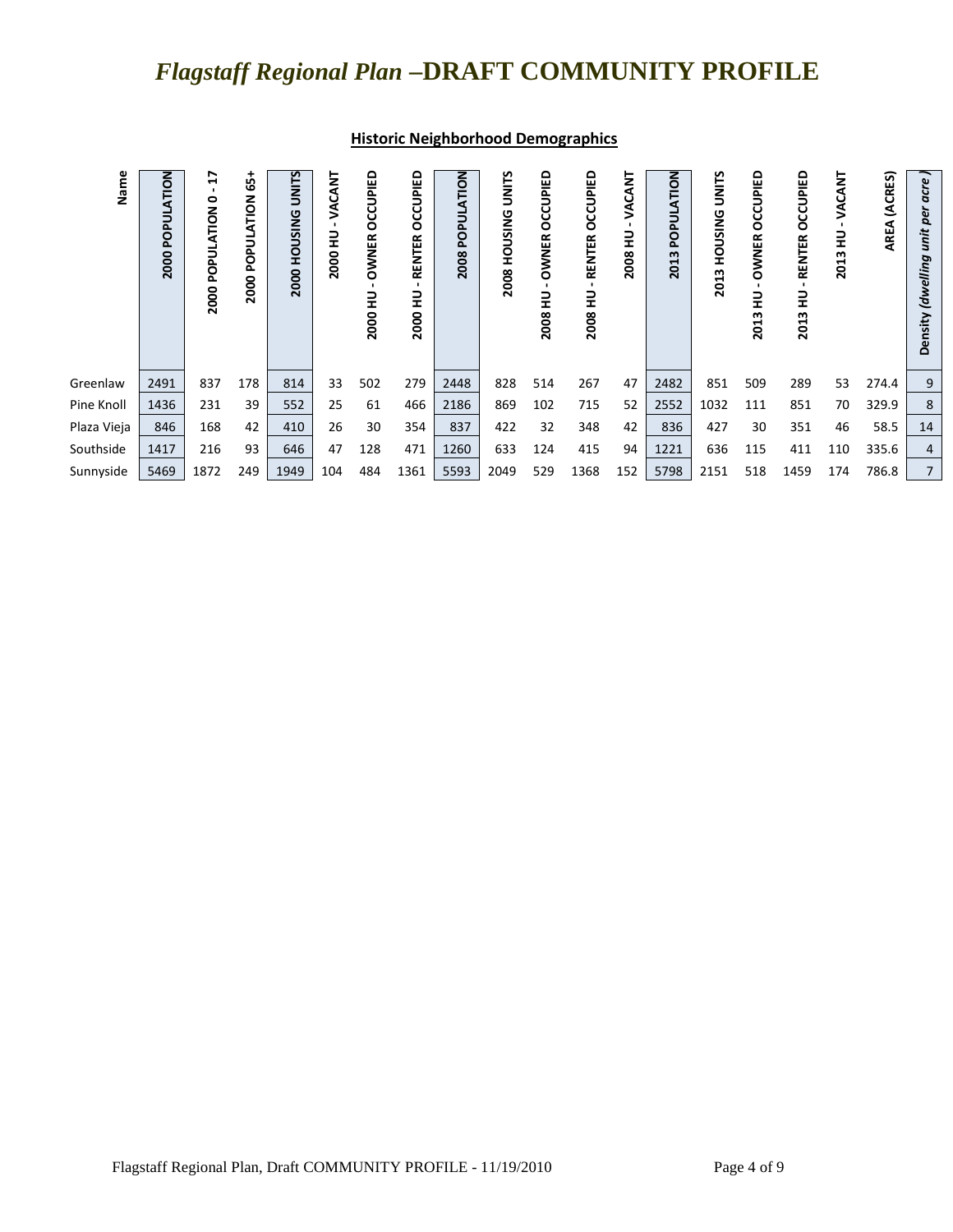#### **b. Housing Trends -** *HOUSING*

Housing mix is generally a response to the market. Markets operate within local regulatory, economic and financial environments. The following tables and charts illustrate the high percentage of single family houses in the FMPO region. They also show a high percentage of renters suffering a housing burden. How can the environment be changed to provide a housing mix to address this issue?

| <b>RESIDENTIAL UNITS</b> | <b>City of Flagstaff</b> | Coconino Co. w/ in<br><b>FMPO</b> | <b>FMPO</b> Total |
|--------------------------|--------------------------|-----------------------------------|-------------------|
| 2000                     | 18,136                   |                                   |                   |
| 2008                     | 21.764                   |                                   |                   |
| 2010                     | $22,193$ 1.              |                                   |                   |
| 2020                     |                          |                                   |                   |
| 2030                     |                          |                                   |                   |
| 2050                     |                          |                                   |                   |

1. **OTR2 Data** 

2. Note: City of Flagstaff Build-out is estimated at 10,000 more units without forest service land exchange – sale of state land parcels are factored in at current Regional Plan densities. Average housing starts for 2008- 2010 are 400-450 per year, including multi-family. Continuing this average per year of new housing, this would take 22 years, or until 2032.

3. These numbers do NOT include NAU housing units;

| Northern Arizona University Housing Units (by number of 'beds') |                                   |  |  |  |  |  |
|-----------------------------------------------------------------|-----------------------------------|--|--|--|--|--|
| 2010                                                            | 7,250 [6,695 single; 208 married] |  |  |  |  |  |
| 2012                                                            | 8.350                             |  |  |  |  |  |
|                                                                 |                                   |  |  |  |  |  |

\*\* NAU Planning & Institutional Research: [www.nau.edu/pair](http://www.nau.edu/pair)

The following characteristics were derived from "American Community Survey" using 2008 numbers and encompassing more regional data.

OCCUPIED HOUSING UNIT CHARACTERISTICS: In 2008, Flagstaff, AZ Urbanized Area had 26,000 occupied housing units - 14,000 (56 percent) owner occupied and 11,000 (44 percent) renter occupied. Two percent of the households did not have telephone service and 4 percent of the households did not have access to a car, truck, or van for private use. Multi Vehicle households were not rare. Thirty-six percent had two vehicles and another 25 percent had three or more.

HOUSING COSTS: The median monthly housing costs for mortgaged owners was \$1,530. nonmortgaged owners \$337, and renters \$953. Thirty-eight percent of owners with mortgages. 11 percent of owners without mortgages, and 63 percent of renters in Flagstaff, AZ Urbanized Area spent 30 percent or more of household income on housing.



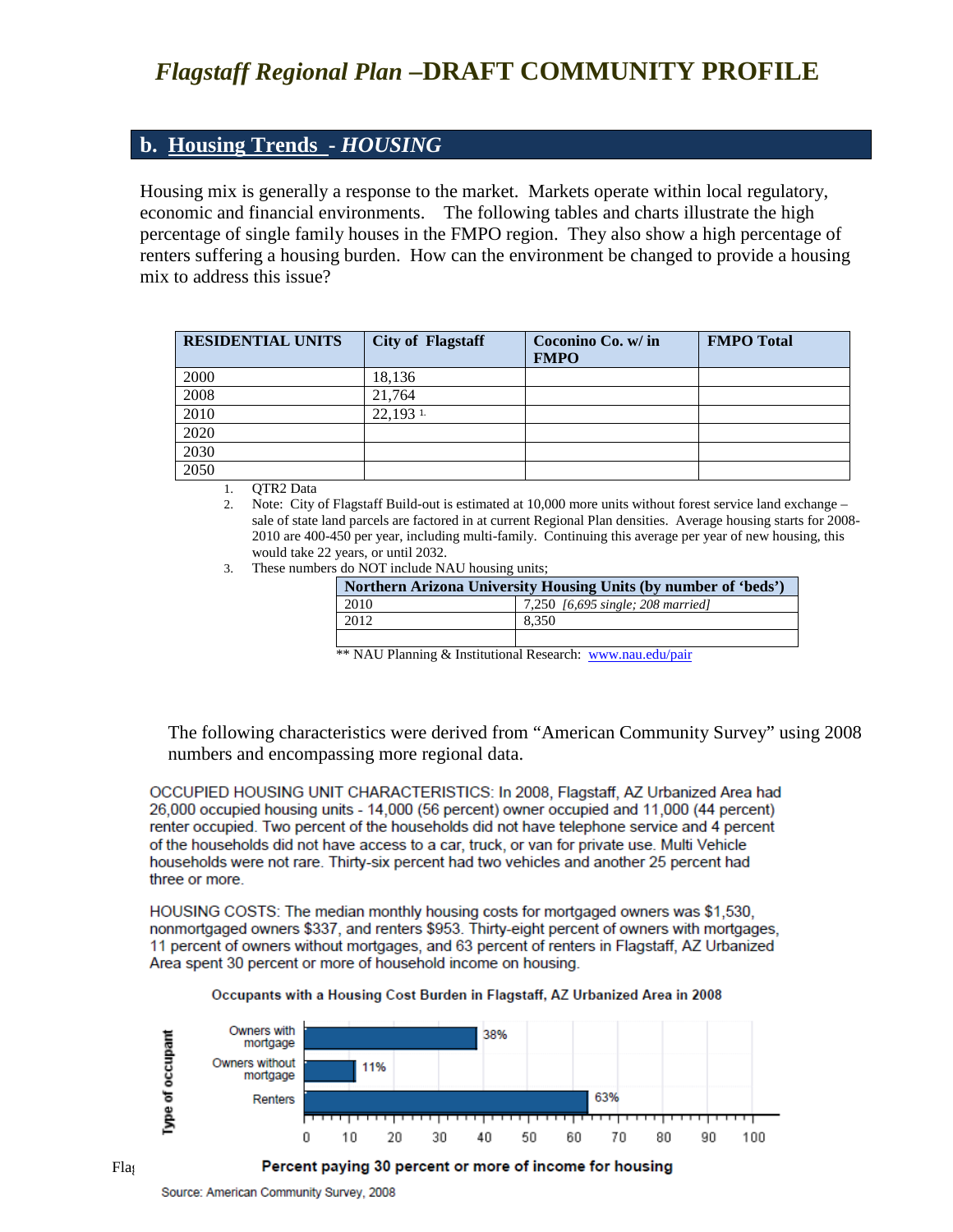HOUSING CHARACTERISTICS: In 2008, Flagstaff, AZ Urbanized Area had a total of 29,000 housing units, 12 percent of which were vacant. Of the total housing units, 63 percent was in single-unit structures, 29 percent was in multi-unit structures, and 8 percent was mobile homes. Thirty-nine percent of the housing units were built since 1990.

#### The Types of Housing Units in Flagstaff, AZ Urbanized Area in 2008









Source: American Community Survey, 2008

| <b>Flagstaff Total</b><br>housing Units<br><b>YEAR STRUCTURE</b><br><b>BUILT</b> | 26,162 |     |
|----------------------------------------------------------------------------------|--------|-----|
| Built 2005 or later                                                              | 1,153  | 4%  |
| Built 2000 to 2004                                                               | 4.129  | 16% |
| Built 1990 to 1999                                                               | 5,072  | 19% |
| Built 1980 to 1989                                                               | 5.882  | 22% |
| Built 1970 to 1979                                                               | 4.672  | 18% |
| Built 1960 to 1969                                                               | 2,075  | 8%  |
| Built 1950 to 1959                                                               | 1,937  | 7%  |
| Built 1940 to 1949                                                               | 507    | 2%  |
| Built 1939 or earlier                                                            | 735    | 3%  |
|                                                                                  |        |     |

\* Source: Census.gov



Source: *http://www.azdeq.gov/environ/water/permits/download/flagstaff.pdf*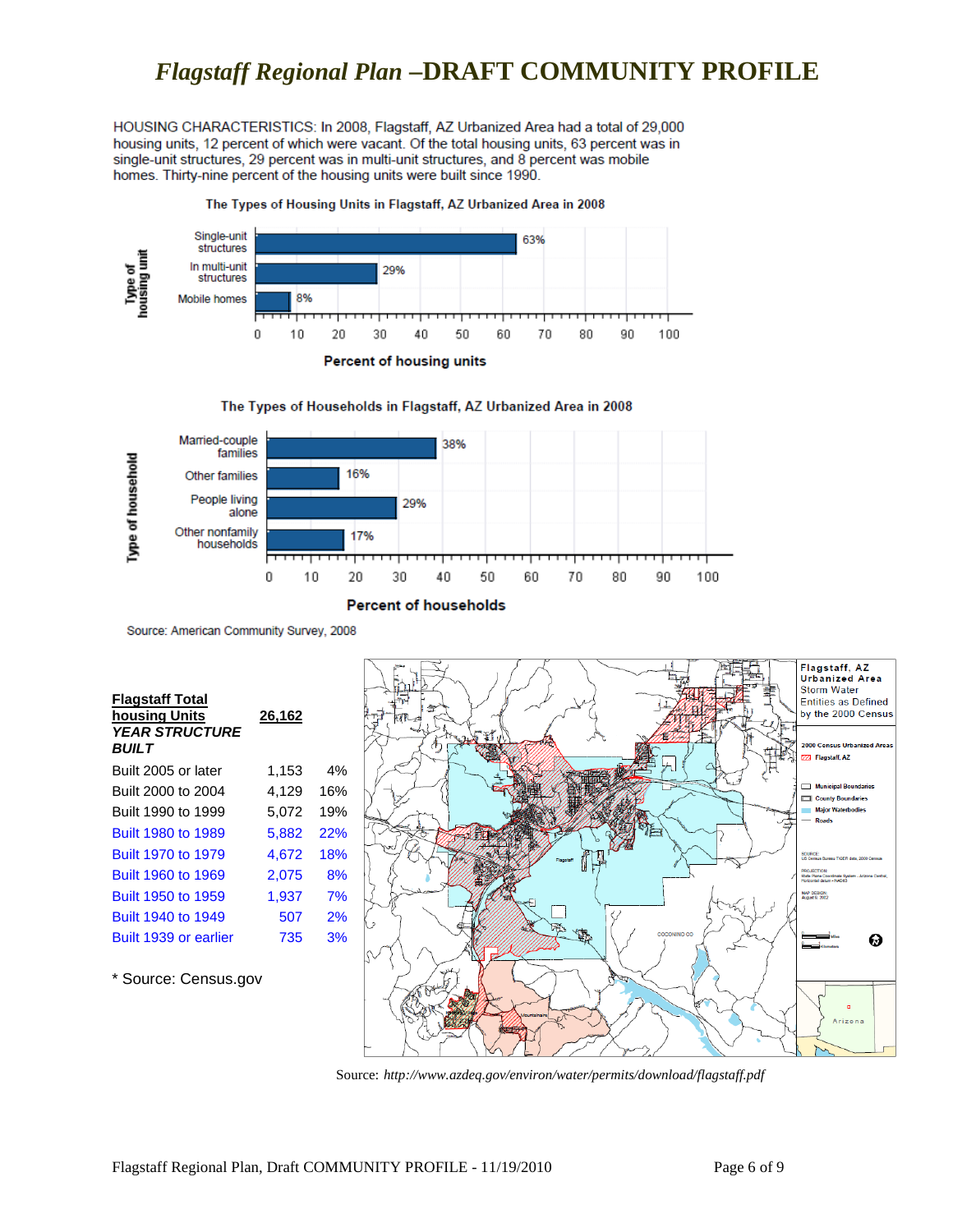#### **c. Employment Trends –** *JOBS*

Employment trends and employment location trends, like population, influence the DEMAND for services and the efficiency with which they are provided. Like housing, concentrations of employees are easier to serve with transit. TYPES of employment – occupation and industry mix – will influence salary and wages which affect the quantity and quality of goods and services consumed in and delivered to an area. The location decision of major employers is influenced by many factors that a community may wish to address: transportation, tax policies, workforce development, and land availability to name a few.

The median age of Flagstaff's population is about 27 years. The median income for a household is about \$37,000, and the **median income for a family is about \$48,000**. As a college town, Flagstaff's population is considerably more educated than the U.S. average: Nearly 90 percent of the population has a high school diploma or higher (the national average is 80 percent). Nearly 40 percent has a Bachelors degree or higher, compared to the national average of 24 percent. *<http://www.cityofinnovation.com/docs/flagstaffFacts.pdf>*



#### The Educational Attainment of People in Flagstaff, AZ Urbanized Area in 2008

Source: American Community Survey, 2008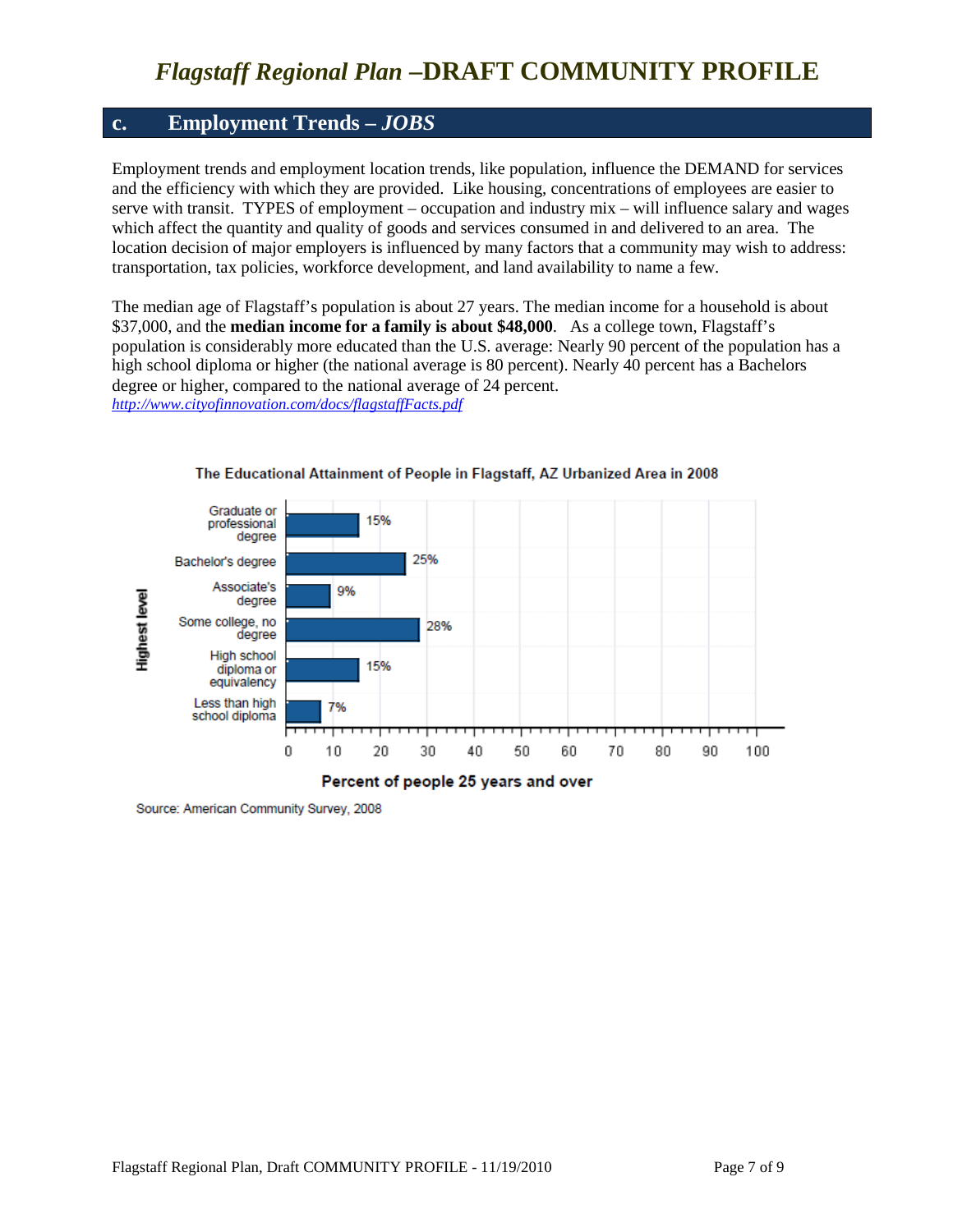

Source: American Community Survey, 2008